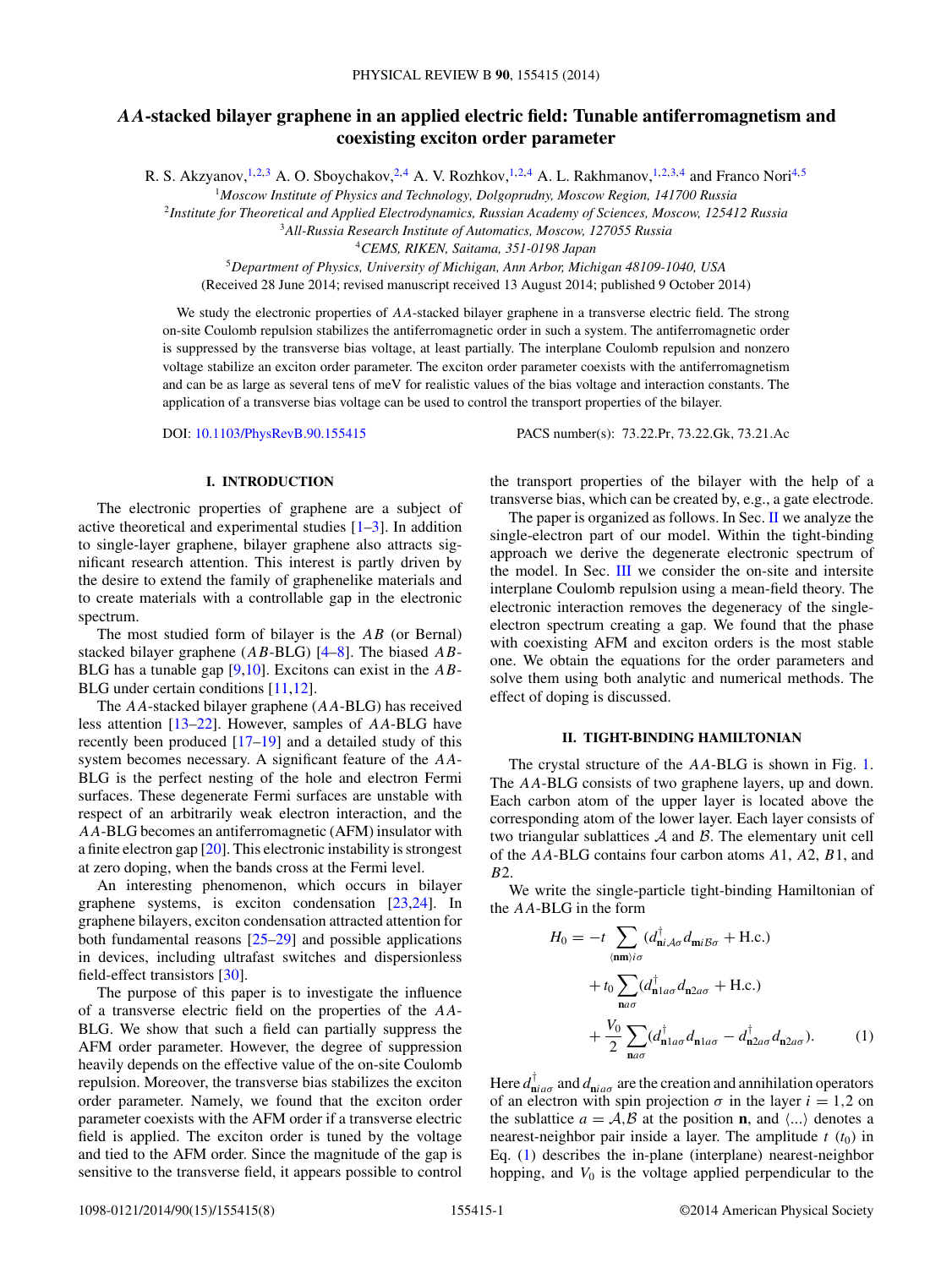<span id="page-1-0"></span>

FIG. 1. (Color online) Crystal structure of the *AA*-stacked bilayer graphene. The circles denote carbon atoms in the  $A$  (red) and  $\beta$  (blue) sublattices in the bottom (1), in gray, and top (2), in yellow, layers. The unit cell of the *AA*-BLG consists of four atoms *A*1, *A*2, *B*1, and *B*2. The hopping integrals *t* and  $t_0$  correspond to the in-plane and interplane nearest-neighbor hopping. A transverse electrical voltage  $V_0$  is applied to the planes.

layers. We assume that  $V_0 \ll t$ , which corresponds to typical experimental conditions [\[9,10\]](#page-6-0). For calculations, we use the values of the hopping integrals  $t = 2.57$  eV,  $t_0 = 0.36$  eV, computed by the dynamical field theory (DFT) method for multilayer carbon systems in Ref. [\[31\]](#page-7-0).

After diagonalizing the Hamiltonian [\(1\)](#page-0-0) we obtain four bands  $\varepsilon_{0k}^{(s)}$  ( $s = 1, ..., 4$ ), which can be written as

$$
\varepsilon_{0\mathbf{k}}^{(1)} = -\sqrt{t_0^2 + \frac{V_0^2}{4}} - t\zeta_{\mathbf{k}}, \quad \varepsilon_{0\mathbf{k}}^{(2)} = -\sqrt{t_0^2 + \frac{V_0^2}{4}} + t\zeta_{\mathbf{k}},
$$
  

$$
\varepsilon_{0\mathbf{k}}^{(3)} = \sqrt{t_0^2 + \frac{V_0^2}{4}} - t\zeta_{\mathbf{k}}, \quad \varepsilon_{0\mathbf{k}}^{(4)} = \sqrt{t_0^2 + \frac{V_0^2}{4}} + t\zeta_{\mathbf{k}},
$$
 (2)

where

$$
\zeta_{\mathbf{k}} = |f_{\mathbf{k}}|, f_{\mathbf{k}} = 1 + 2 \exp\left(\frac{3ik_x a_0}{2}\right) \cos\left(\frac{\sqrt{3}k_y a_0}{2}\right),
$$
 (3)

and  $a_0 = 1.42$  Å is the in-plane carbon-carbon distance. The bands  $s = 2$  and 3 cross the Fermi level near the Dirac points **K** =  $2\pi(\sqrt{3}, 1)/(3\sqrt{3}a_0)$  and **K**' =  $2\pi(\sqrt{3}, -1)/(3\sqrt{3}a_0)$ . As it follows from Eqs. (2), the band  $s = 2$  is electronlike, while the band  $s = 3$  is holelike. The band  $s = 1$  lies below and the band  $s = 4$  lies above the Fermi energy and, consequently, they do not form a Fermi surface.

In contrast to the Bernal stacking (where the bias voltage opens a gap at the Fermi level  $[9,10]$ , the application of a transverse bias voltage does not qualitatively change the spectrum of the *AA*-BLG. The Fermi surface is given by the equation  $\zeta_{\bf k} = t^{-1}\sqrt{t_0^2 + V_0^2/4} = \zeta_0$ . Since  $\zeta_0 \ll 1$ , we can expand the function *ζ***<sup>k</sup>** near the Dirac points and find that the Fermi surface consists of two circles with radius  $k_r = 2\zeta_0/(3a_0).$ 

One of the most important features of this tight-binding band structure is that the Fermi surfaces of both bands coincide. That is, the electron and hole components of the Fermi surface are perfectly nested. This property of the Fermi surface is quite robust against changes in the tight-binding Hamiltonian. It survives even if longer-range hoppings are taken into account,

or a system with two nonequivalent layers is considered (e.g., the single-side hydrogenated graphene [\[32\]](#page-7-0)). However, the electron interactions can remove the degeneracy in the spectrum, creating a finite gap [\[20\]](#page-6-0).

#### **III. ELECTRON-ELECTRON INTERACTION**

The electronic spectrum changes drastically when considering the Coulomb interaction. To study the effects of this interaction on the electronic properties of our system, we use the following Hubbard-like Hamiltonian:

$$
H_{\text{int}} = H_{\text{U}} + H_{\text{V}}.\tag{4}
$$

The first term,  $H_U$ , is the on-site Coulomb repulsion between the electrons:

$$
H_{\rm U} = U_0 \sum_{\rm n
$$

where  $n_{\textbf{m}i a\sigma} = d_{\textbf{m}i a\sigma}^{\dagger} d_{\textbf{m}i a\sigma}$  is the operator of the occupation number. The second term,  $H_V$ , describes the nearest-neighbor Coulomb repulsion. It has the form

$$
H_{\rm V} = U_{12} \sum_{\substack{\mathbf{n}a'\\ \sigma\sigma'}} \left( n_{\mathbf{n}1a\sigma} - \frac{1}{2} \right) \left( n_{\mathbf{n}2a\sigma'} - \frac{1}{2} \right)
$$

$$
+ U_{ab} \sum_{\substack{\langle \mathbf{n} \mathbf{n} \rangle\\ i\sigma\sigma'}} \left( n_{\mathbf{n}iA\sigma} - \frac{1}{2} \right) \left( n_{\mathbf{m}iB\sigma'} - \frac{1}{2} \right), \qquad (6)
$$

where the first term is the nearest-neighbor interaction between the electrons in different layers, while the second term describes the in-plane nearest-neighbor interaction. The terms  $1/2$  in the brackets in Eqs.  $(5)$  and  $(6)$  are added to keep the chemical potential corresponding to the half filling (zero doping) equal to zero.

The value of the electron-electron interaction in graphene is relatively strong. According to DFT calculations [\[33\]](#page-7-0), the onsite repulsion energy,  $U_0$ , is about 9–10 eV, while the in-plane intersite repulsion, *Uab*, is about 5–6 eV. The nearest-neighbor interplane interaction in the bilayer graphene is unknown. We can estimate it as  $U_{12} \approx U_{ab} a_0/c \approx 2.5$  eV, where  $c = 3.35$  Å is the distance between the layers. It is commonly accepted that the mean-field calculations overestimate the resulting value of the antiferromagnetic (AFM) order parameter driven by the electron-electron interaction. In addition, the long-range Coulomb interaction can effectively reduce [\[34\]](#page-7-0) the on-site repulsion energy *U*0. Keeping all this in mind, we use for further estimates the values of  $U_0$ ,  $U_{ab}$ , and  $U_{12}$  smaller than those obtained in the DFT calculations. We will use  $U_0/t \simeq$  $2-3.5$ ,  $U_{ab}/t \simeq 1-2$ , and  $U_{12}/t \simeq 0.5-1$ .

#### **A. Mean-field equations**

We analyze the properties of the total Hamiltonian  $H =$  $H_0 + H_{int}$  in the mean-field approximation. It was shown previously for zero-bias voltage that the on-site Coulomb repulsion stabilizes the AFM ground state in the *AA*-BLG [\[20–](#page-6-0) [22\]](#page-6-0). We will show below that the AFM order also exists for  $V_0 \neq 0$ . We fix the spin quantization *z* axis perpendicular to the layers in the *xy* plane. In this case the AFM order parameter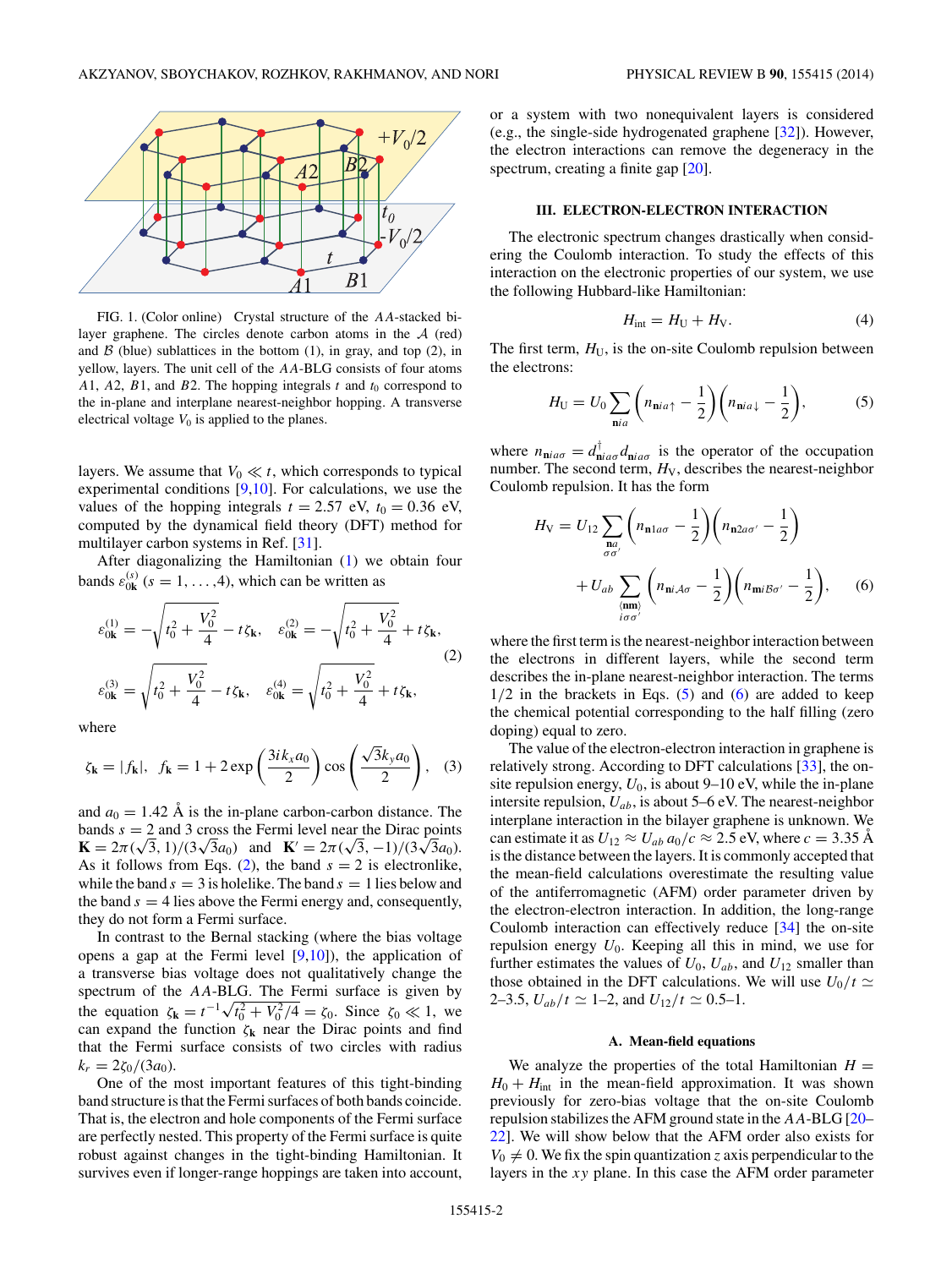#### <span id="page-2-0"></span>*AA*-STACKED BILAYER GRAPHENE IN AN APPLIED . . . PHYSICAL REVIEW B **90**, 155415 (2014)

can be written as

$$
\Delta_{\text{AFM}}^{ia} = \frac{U_0}{2} (\langle d_{\text{nia}\uparrow}^{\dagger} d_{\text{nia}\uparrow} \rangle - \langle d_{\text{nia}\downarrow}^{\dagger} d_{\text{nia}\downarrow} \rangle),\tag{7}
$$

$$
\Delta_{\text{AFM}}^{1\mathcal{A}} = \Delta_{\text{AFM}}^{2\mathcal{B}} = -\Delta_{\text{AFM}}^{1\mathcal{B}} = -\Delta_{\text{AFM}}^{2\mathcal{A}} \equiv \Delta_{\text{AFM}},\qquad(8)
$$

and the  $\Delta$ <sub>AFM</sub> is real. Such an AFM order, when the spin at any given site is antiparallel to spins at all its nearest-neighbor sites, is referred to as *G*-type AFM. In the mean-field approximation, the on-site interaction Hamiltonian,  $H_U$ , takes the form

$$
H_{\rm U}^{\rm MF} = -\frac{\mathcal{N}U_0\Delta n^2}{4} + \frac{U_0\Delta n}{4} \sum_{\mathbf{n}a\sigma} (n_{\mathbf{n}1a\sigma} - n_{\mathbf{n}2a\sigma}) + \frac{4\mathcal{N}\Delta_{\rm AFM}^2}{U_0} - \sum_{\mathbf{n}ia} \Delta_{\rm AFM}^{ia}(n_{\mathbf{n}ia\uparrow} - n_{\mathbf{n}ia\downarrow}), \quad (9)
$$

where  $\Delta n = \sum_{\sigma} (\langle n_{\mathbf{n}} \rangle - \langle n_{\mathbf{n} 2 a \sigma} \rangle)$  is the difference in the electron densities in two graphene layers induced by the applied voltage  $V_0$  and  $\mathcal N$  is the number of unit cells in the sample.

Let us consider now the intersite part of the interaction. The Hamiltonian  $H<sub>int</sub>$  can produce several order parameters in the system. However, for zero-bias voltage all of them compete with the antiferromagnetism and only the antiferromagnetic order parameter survives, because  $U_0$  is the strongest interaction constant. A non-zero-bias voltage breaks the symmetry between two graphene layers. In this case, there exists an order parameter driven by the interlayer interaction, which coexists with antiferromagnetism. An analysis based on symmetry considerations, similar to that presented in Ref. [\[20\]](#page-6-0), shows that this order parameter should have the form

$$
\Delta_{\text{exc}}^a = \frac{U_{12}}{2} (\langle d_{\text{n1}a\uparrow}^\dagger d_{\text{n2}a\uparrow} \rangle - \langle d_{\text{n1}a\downarrow}^\dagger d_{\text{n2}a\downarrow} \rangle),\tag{10}
$$

$$
\Delta_{\text{exc}}^{\mathcal{A}} = -\Delta_{\text{exc}}^{\mathcal{B}} \equiv \Delta_{\text{exc}}, \tag{11}
$$

and the  $\Delta_{\text{exc}}$  is real. This order parameter corresponds to the bound state of the electron and the hole in different layers. We call it the exciton order parameter. The mean-field expression for the intersite part of the Hamiltonian has the following form:

$$
H_V^{\text{MF}} = \mathcal{N} \left[ -\frac{(3U_{ab} - U_{12})\Delta n^2}{2} + \frac{4\Delta_{\text{exc}}^2}{U_{12}} \right] + \frac{(3U_{ab} - U_{12})\Delta n}{2} \sum_{\text{n}a\sigma} (n_{\text{n}1a\sigma} - n_{\text{n}2a\sigma}) - \sum_{\text{n}a\sigma} \left[ \Delta_{\text{exc}}^a (d_{\text{n}1a\uparrow}^\dagger d_{\text{n}2a\uparrow} - d_{\text{n}1a\downarrow}^\dagger d_{\text{n}2a\downarrow}) + \text{H.c.} \right]. \tag{12}
$$

We introduce the four-component spinor

$$
\psi_{\mathbf{k}\sigma}^{\dagger} = (d_{\mathbf{k}1A\sigma}^{\dagger}, d_{\mathbf{k}2A\sigma}^{\dagger}, d_{\mathbf{k}1B\sigma}^{\dagger}, d_{\mathbf{k}2B\sigma}^{\dagger}).
$$
 (13)

In terms of this spinor, the mean field Hamiltonian

$$
H^{\rm MF} = H_0 + H_{\rm U}^{\rm MF} + H_{\rm V}^{\rm MF}
$$
 (14)

can be written as

$$
H^{\rm MF} = \mathcal{N}E_0 + \sum_{\mathbf{k}\sigma} \psi_{\mathbf{k}\sigma}^\dagger (\hat{H}_{0\mathbf{k}} + \hat{\Delta}_\sigma) \psi_{\mathbf{k}\sigma},\tag{15}
$$

where  $E_0$  is a *c* number,

$$
E_0 = -\frac{(U_0 + 6U_{ab} - 2U_{12})\Delta n^2}{4} + \frac{4\Delta_{\text{AFM}}^2}{U_0} + \frac{4\Delta_{\text{exc}}^2}{U_{12}}, \quad (16)
$$

and  $\hat{H}_{0k}$  and  $\hat{\Delta}_{\sigma}$  are the 4  $\times$  4 matrices:

$$
\hat{H}_{0\mathbf{k}} = -\begin{pmatrix}\n-V/2 & t_0 & t f_{\mathbf{k}} & 0 \\
t_0 & V/2 & 0 & t f_{\mathbf{k}} \\
t f_{\mathbf{k}}^* & 0 & -V/2 & t_0 \\
0 & t f_{\mathbf{k}}^* & t_0 & V/2\n\end{pmatrix}, \quad (17)
$$

$$
\hat{\Delta}_{\uparrow} = \begin{pmatrix}\n\Delta_{\text{AFM}} & \Delta_{\text{exc}} & 0 & 0 \\
\Delta_{\text{exc}} & -\Delta_{\text{AFM}} & 0 & 0 \\
0 & 0 & -\Delta_{\text{AFM}} & -\Delta_{\text{exc}} \\
0 & 0 & -\Delta_{\text{exc}} & \Delta_{\text{AFM}}\n\end{pmatrix},
$$
\n
$$
\hat{\Delta}_{\downarrow} = -\hat{\Delta}_{\uparrow}.
$$
\n(18)

In Eq.  $(17)$  the quantity *V* is the effective bias voltage given by the relation

$$
V = V_0 + \alpha \Delta n, \quad \alpha = \frac{U_0 + 6U_{ab} - 2U_{12}}{2} > 0. \quad (19)
$$

This equation describes the screening of the applied voltage due to the electron-electron interaction. Indeed, since  $\Delta n < 0$ for  $V_0 > 0$ , we have  $V < V_0$ . For the parameters  $U_0$ ,  $U_{ab}$ , and *U*<sub>12</sub> under study the constant  $\alpha$  can be estimated as 3.5*t*–7*t*.

The mean-field spectrum is obtained by the diagonalization of two  $4 \times 4$  matrices in Eq. (15). It consists of four bands doubly degenerate with respect to spin:

$$
\varepsilon_{\mathbf{k}}^{(1)} = -\sqrt{A_{\mathbf{k}} + 2B_{\mathbf{k}}}, \quad \varepsilon_{\mathbf{k}}^{(2)} = -\sqrt{A_{\mathbf{k}} - 2B_{\mathbf{k}}}, \n\varepsilon_{\mathbf{k}}^{(3)} = \sqrt{A_{\mathbf{k}} - 2B_{\mathbf{k}}}, \quad \varepsilon_{\mathbf{k}}^{(4)} = \sqrt{A_{\mathbf{k}} + 2B_{\mathbf{k}}},
$$
\n(20)

where

$$
A_{\mathbf{k}} = \Delta_{\text{AFM}}^2 + \Delta_{\text{exc}}^2 + t^2 \zeta_{\mathbf{k}}^2 + t_0^2 + \frac{V^2}{4},
$$
  
\n
$$
B_{\mathbf{k}} = \sqrt{\left[ -\Delta_{\text{exc}} t_0 + \Delta_{\text{AFM}} \frac{V}{2} \right]^2 + t^2 \zeta_{\mathbf{k}}^2 \left[ t_0^2 + \frac{V^2}{4} \right]}.
$$
\n(21)

The full gap in the spectrum  $\Delta$  is defined as  $\Delta = \min_{\mathbf{k}} (\varepsilon_{\mathbf{k}}^{(3)} - \mathbf{k})$  $\varepsilon_{\mathbf{k}}^{(2)}$ )/2. It relates to the AFM and exciton order parameters as

$$
\Delta = \frac{2\Delta_{AFM}t_0 + \Delta_{exc}V}{\sqrt{4t_0^2 + V^2}}.
$$
\n(22)

To determine the values of the order parameters  $\Delta_{\text{AFM}}$  and  $\Delta_{\text{exc}}$  we should minimize the grand potential  $\Omega$ . The grand potential per unit cell is

$$
\Omega = E_0 - 2T \sum_{s=1}^{4} \int \frac{d\mathbf{k}}{V_{\rm BZ}} \ln \left[ 1 + e^{-\varepsilon_{\mathbf{k}}^{(s)}/T} \right],\tag{23}
$$

where  $V_{\text{BZ}}$  is the volume of the first Brillouin zone.

To calculate the integrals over the Brillouin zone, it is convenient to introduce the density of states:

$$
\rho_0(\zeta) = \int \frac{d\mathbf{k}}{V_{\rm BZ}} \delta(\zeta - \zeta_{\mathbf{k}}). \tag{24}
$$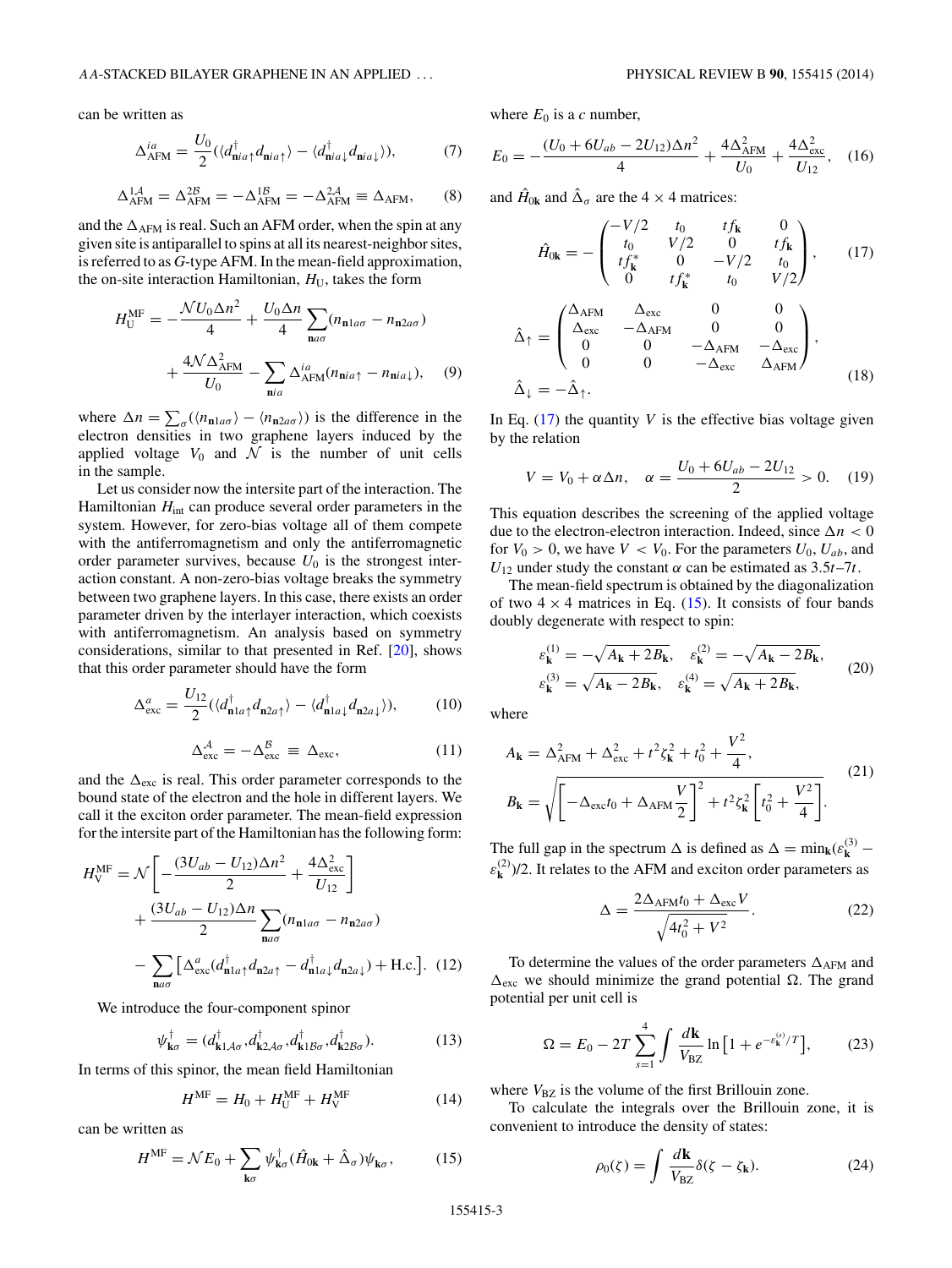<span id="page-3-0"></span>This function is nonzero only if  $0 < \zeta < 3$ . It is related to the single layer graphene density of states  $\rho_{gr}(\zeta)$  as  $\rho_{gr}(\zeta)$  =  $ρ<sub>0</sub>(ζ)/t$  (see Ref. [\[1\]](#page-6-0)).

Minimization of  $\Omega$  with respect to  $\Delta_{\text{AFM}}$  and  $\Delta_{\text{exc}}$  gives the equations

$$
\frac{4\Delta_{\text{AFM}}}{U_0} = \int_0^3 d\zeta \,\rho_0(\zeta) \left[ \Delta_{\text{AFM}} + \frac{V}{2} \theta(\zeta) \right] F(\varepsilon^{(1)}(\zeta)) + \int_0^3 d\zeta \,\rho_0(\zeta) \left[ \Delta_{\text{AFM}} - \frac{V}{2} \theta(\zeta) \right] F(\varepsilon^{(2)}(\zeta)), \tag{25}
$$

$$
\frac{4\Delta_{\text{exc}}}{U_{12}} = \int_0^3 d\zeta \,\rho_0(\zeta) [\Delta_{\text{exc}} - t_0 \theta(\zeta)] F(\varepsilon^{(1)}(\zeta)) \n+ \int_0^3 d\zeta \,\rho_0(\zeta) [\Delta_{\text{exc}} + t_0 \theta(\zeta)] F(\varepsilon^{(2)}(\zeta)), \quad (26)
$$

where

$$
F(\varepsilon) = \frac{f(-\varepsilon) - f(\varepsilon)}{\varepsilon}, \quad f(\varepsilon) = \frac{1}{e^{\varepsilon/T} + 1},
$$
  

$$
\theta(\zeta) = \frac{2\Delta_{\text{exc}}t_0 - \Delta_{\text{AFM}}V}{\sqrt{(2\Delta_{\text{exc}}t_0 - \Delta_{\text{AFM}}V)^2 + t^2(4t_0^2 + V^2)\zeta^2}},
$$
(27)

and  $\varepsilon^{(s)}(\zeta)$  are given by Eqs. [\(20\)](#page-2-0) and [\(21\)](#page-2-0), in which  $\zeta_{\mathbf{k}}$  is replaced by *ζ* .

Equations (25) and (26) define the AFM and exciton order parameters as functions of the effective bias voltage *V*. In order to find the dependencies of  $\Delta_{\text{AFM}}$  and  $\Delta_{\text{exc}}$  on the applied voltage  $V_0$  we should use Eq.  $(19)$ . To find the charge imbalance between two graphene layers  $\Delta n$ , we apply the Hellman-Feynman theorem [\[35\]](#page-7-0):

$$
\Delta n = 2 \left\langle \frac{\partial H^{\rm MF}}{\partial V} \right\rangle = 2 \frac{\partial E}{\partial V},\tag{28}
$$

where *E* is the energy of the system per unit cell. It can be written as

$$
E = E_0 + \sum_{s=1}^{4} \int_0^3 d\zeta \, \rho_0(\zeta) \, \varepsilon^{(s)}(\zeta) f(\varepsilon^{(s)}(\zeta)). \tag{29}
$$

As a result, the expression for the renormalized bias *V* takes the following form:

$$
V = V_0 + 2\alpha \frac{\partial E(V)}{\partial V}.
$$
 (30)

This equation, together with Eqs.  $(25)$  and  $(26)$ , define the AFM and exciton order parameters as functions of the applied voltage.

#### **B. Analytical results**

In this subsection we obtain the solution of Eqs.  $(25)$ ,  $(26)$ , and (30) in the limits  $\Delta_{\text{exc}} \ll \Delta_{\text{AFM}} \ll t_0$  and  $T = 0$ . When these conditions hold, the functions  $\varepsilon^{(1,2)}(\zeta)$  and  $\theta(\zeta)$  become

$$
\varepsilon^{(1)}(\zeta) \cong -\sqrt{\Delta_{\text{AFM}}^2 + t^2(\zeta - \zeta_0)^2},
$$
  
\n
$$
\varepsilon^{(2)}(\zeta) \cong -t(\zeta + \zeta_0),
$$
  
\n
$$
\theta(\zeta) \cong \frac{2\Delta_{\text{exc}}t_0 - \Delta_{\text{AFM}}V}{2t^2\zeta_0\zeta},
$$
\n(31)

where

$$
\zeta_0 = \frac{\sqrt{t_0^2 + V^2/4}}{t}.\tag{32}
$$

Substituting  $\varepsilon^{(1,2)}(\zeta)$  with  $\Delta_{\text{AFM}} = 0$  in Eq. (29), we obtain the following relation between  $V$  and  $V_0$ :

$$
V = \frac{V_0 t}{t + C\alpha \zeta_0}, \quad C = \frac{\partial \rho_0(\zeta)}{\partial \zeta}\bigg|_{\zeta \to 0} \simeq 0.37. \tag{33}
$$

For realistic parameter values, the renormalized bias voltage *V* depends almost linearly on  $V_0$ . Taking  $\alpha = 10$  eV, we obtain from Eq. (33) that  $V = 0.83V_0$ , if  $V_0 \ll t_0$ . The numerical analysis shows that the estimation  $V \approx V_0$  becomes even better for larger values of  $\Delta_{\text{AFM}}/t$  and  $\Delta_{\text{exc}}/t$ .

The analytical expressions for the order parameters are derived in the Appendix. The results can be rewritten as

$$
\Delta_{\text{AFM}} = 2t\sqrt{\zeta_0(3-\zeta_0)} \exp\left(-\frac{\frac{4t}{U_0} - \eta_1(\zeta_0) - \frac{\eta_2(\zeta_0)V^2}{4t^2\zeta_0^2}}{2\rho_0(\zeta_0)\frac{t_0^2}{t^2\zeta_0^2}}\right),
$$
\n
$$
\Delta_{\text{exc}} = \Delta_{\text{AFM}} \frac{V}{2t_0} \frac{\frac{4t}{U_0} - \eta_1(\zeta_0) - \eta_2(\zeta_0)\zeta_0}{\frac{4t}{U_{12}} - \frac{4t}{U_0}\frac{t^2\zeta_0^2}{t_0^2} + \frac{V^2(\eta_1(\zeta_0) + \eta_2(\zeta_0)\zeta_0)}{4t_0^2}},
$$
\n(34)

where  $\eta_1(\zeta_0)$  and  $\eta_2(\zeta_0)$  are defined in the Appendix by Eqs. [\(A5\)](#page-6-0). We see that  $\Delta_{\text{exc}}$  is proportional to the  $\Delta_{\text{AFM}}$ . When  $V_0 \ll t_0$ , the exciton order parameter depends linearly on  $V_0$ .

#### **C. Gap suppression by the transverse bias**

The total gap in the spectrum is given by Eq.  $(22)$ . It coincides with the AFM order parameter if the bias voltage is zero. The dependence of the gap on the ratio  $U_0/t$  for zero bias is shown in Fig. 2. The analytical expression Eq. (34) works well for  $U_0 \leq 2.3t$ .

If  $V_0 \neq 0$ , the exciton order parameter becomes nonzero. The full gap  $\Delta$ , however, decreases when  $V_0$  increases. The dependence of the full gap  $\Delta$  on  $V_0$  calculated for three



FIG. 2. (Color online) AFM order parameter  $\Delta_{\text{AFM}}$  vs the on-site interaction  $U_0$ , for zero bias  $V_0 = 0$ .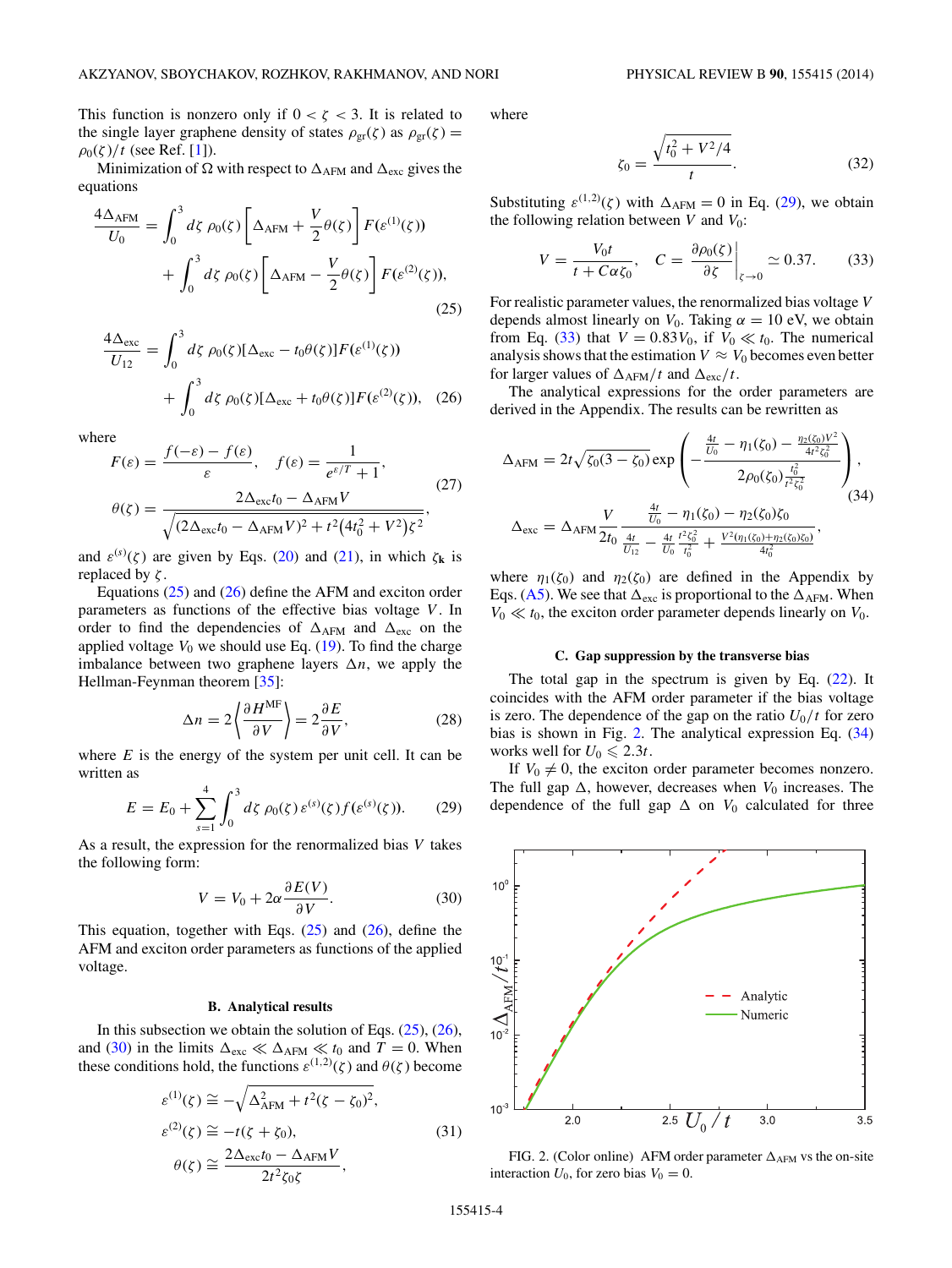

FIG. 3. (Color online) Full gap  $\Delta$  vs the applied bias  $V_0$ , for different values of the on-site Coulomb repulsion  $U_0$ . The value  $\Delta_0$ is equal to the full gap if  $V_0 = 0$ , that is, it is the AFM gap  $\Delta_{\text{AFM}}$  for zero bias.

different values of  $U_0$  is shown in Fig. 3. As it follows from this figure, the gap suppression is stronger for smaller  $U_0$ .

We consider here only the case of zero temperature. In this case the full gap never reaches zero for realistic values of the applied voltage. At finite temperatures, however, it can be fully suppressed by the bias voltage. This makes it possible to observe a voltage-driven metal-insulator transition.

Let us analyze now the dependencies of the AFM and exciton order parameters on the applied voltage. For the typical values of the system parameters  $U_0 \simeq 2.2t$ ,  $U_{12}/U_0 \simeq 1/4$ , and  $V_0/t_0 \simeq 1$ , the values of the order parameters are  $\Delta_{\rm AFM} \simeq$ 0.17 eV and  $\Delta_{\text{exc}} \simeq 8$  meV. We can rewrite the expressions for the order parameters in terms of magnetizations:

$$
S_z = \frac{2\Delta_{\text{AFM}}}{U_0} = \langle n_{n1A\uparrow} \rangle - \langle n_{n1A\downarrow} \rangle,
$$
  

$$
\phi = \frac{2\Delta_{\text{exc}}}{U_{12}} = \langle d_{n1A\uparrow}^{\dagger} d_{n2A\uparrow} \rangle - \langle d_{n1A\downarrow}^{\dagger} d_{n2A\downarrow} \rangle.
$$
 (35)

In these equations, the AFM magnetization  $S<sub>z</sub>$  is equal to the magnetization per site of the sublattice  $A$  in layer 1. For the *G*-type AFM order, the magnetizations of electrons located at neighboring sites have opposite signs.

The exciton magnetization  $\phi$  can be viewed as the spin located on the link connecting the sites *A*1 and *A*2 (for definitions of *A*1 and *A*2, see Fig. [1\)](#page-1-0). The spin on the link connecting carbon atoms *B*1 and *B*2 has the opposite sign. The dependence of  $S<sub>z</sub>$  on the applied bias voltage calculated for three different values of the on-site interaction constant  $U_0$  is shown in Fig. 4 by the solid lines. This magnetization is suppressed by the bias voltage. The suppression is stronger for smaller  $U_0$ . When  $U_0 > 2.4t$ , the magnetization  $S_z$  only slightly depends on  $V_0$ . The exciton magnetization  $\phi$  is shown in Fig. 4 by dashed lines. It increases almost linearly with  $V_0$ . Nevertheless,  $\phi$  is much smaller than  $S_z$ , even for relatively large  $V_0$ .



FIG. 4. (Color online) The dependence of the AFM magnetization  $S_z$  and of the exciton magnetization  $\phi$  on the bias voltage  $V_0$ for three different values of the on-site interaction  $U_0$ . The blue continuous curves are the AFM magnetization  $S_z$ , while the red dashed curves are for the exciton magnetization *φ*. For all panels we use the value  $U_{12} = U_0/4$ .

#### **D. Exciton order parameter**

In the limit of small interactions  $U_{12} \ll U_0 \ll t$ , the second equation in Eq. [\(34\)](#page-3-0) simplifies and reduces to

$$
\Delta_{\rm exc} = \Delta_{\rm AFM} \frac{V}{2t_0} \frac{U_{12}}{U_0}.
$$
\n(36)

In this limit the value of the exciton order parameter depends linearly on the interplane repulsion *U*12. References [\[25–](#page-6-0) [29,36\]](#page-7-0) considered a system with two graphene layers separated by an insulating layer. The dielectric barrier between the layers completely suppresses the interlayer tunneling and destroys the AFM order. In this case, the value of the exciton order parameter depends exponentially on the Coulomb interaction between the layers. Under such conditions, according to Ref. [\[36\]](#page-7-0), the exciton gap becomes exponentially small around 1 mK. In this case, a small amount of disorder makes exciton condensation impossible [\[37\]](#page-7-0). In our case, the exciton order parameter depends almost linearly on *U*12. Thus, the exciton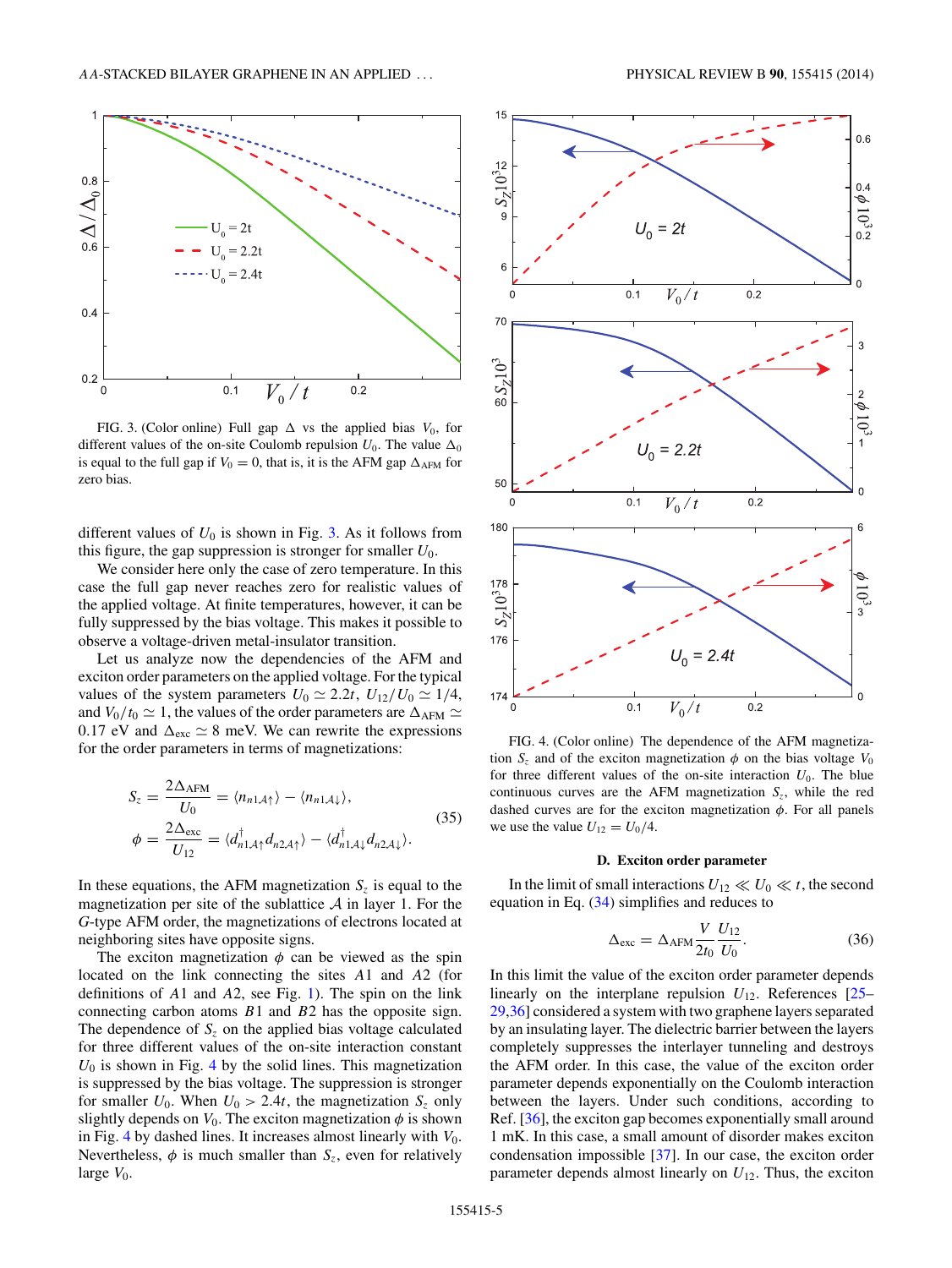<span id="page-5-0"></span>order parameter can exist in our system even if the interplane interaction is rather small.

Can we detect this order parameter? In principle, the exciton condensation can be observed experimentally by measuring the Coulomb drag [\[24,](#page-6-0)[38,39\]](#page-7-0). The experimental observation of Coulomb drag in bilayer graphene systems with a dielectric barrier between the layers has been reported [\[40\]](#page-7-0). The execution and interpretation of a similar experiment on bilayer graphene without the insulating layer might be a much more complicated issue. Also, angle-resolved photoemission spectroscopy and scanning tunneling microscopy can be used to probe the exciton phase in such bilayer system [\[41\]](#page-7-0).

All the above results were obtained at zero temperature. The detailed study of the temperature dependence of the AFM order parameter at zero-bias voltage was performed in Ref. [\[22\]](#page-6-0). Since the graphene bilayer is a two-dimensional system, it does not have a distinct magnetic phase transition. However, we can define a crossover temperature  $T^*$  between the short-range antiferromagnetic and paramagnetic states. The calculations done in Ref. [\[22\]](#page-6-0) show that  $T^* \approx 0.5 \Delta_{AFM}$ . For realistic values of the applied voltage the exciton order parameter is much smaller than the AFM order parameter. Consequently,  $\Delta_{\text{exc}} \ll$ *T*<sup>\*</sup>. However the exciton order parameter is tied with the AFM order parameter, and we expect that they both have the same crossover temperature  $T^*$ . Since the AFM order parameter can be high enough, the exciton order parameter can survive at relatively high temperatures.

# **E. Effect of doping**

The contact of the sample with the substrate and/or electrodes can induce a finite carrier density in the conduction or valence band. This effect could be enhanced by the bias voltage. The doping violates the perfect nesting of the electron and hole Fermi surfaces. In Refs. [\[21,22\]](#page-6-0) it was shown that doping reduces the AFM order parameter:

$$
\Delta_{AFM}(x) = \Delta_{AFM} \sqrt{1 - \frac{x}{x_c}},
$$
  

$$
x_c = \frac{\Delta_{AFM} \rho_0(\zeta_0)}{2t},
$$
 (37)

where  $x = n - 1$  is the doping level and *n* is the number of the electrons per site. Generalization of Eq. (37) for the finite bias is obvious for the case  $V \ll t_0$ : we should use the functions  $\zeta_0(V)$  and  $\Delta$ <sub>AFM</sub>(*V*) given by Eqs. [\(32\)](#page-3-0) and [\(34\)](#page-3-0). We can expect that the physics does not changes significantly in the case  $V \sim$ *t*<sub>0</sub>. Since  $\Delta_{\text{exc}} \propto \Delta_{\text{AFM}}$ , the dependence of the exciton order parameter on *x* has the form  $\Delta_{\rm exc}(x) = \Delta_{\rm exc}\sqrt{1 - x/x_c}$ . The main effect of the doping is the suppression of the AFM and exciton order parameters. The large doping,  $x > x_c$ , destroys the order parameters, turning the system into a metallic phase.

In general, the value of doping *x* depends on the bias voltage *V*. However, the explicit formula for  $x(V)$  depends on the material and design of the substrate and electrodes and could not be derived in a general case.

As it was shown in Ref. [\[22\]](#page-6-0), the electronic liquid of the *AA*-BLG becomes inhomogeneous in certain ranges of doping and temperatures. Such a phase-separated state is a mixture of undoped AFM insulator and metal. Study of this phase in a transverse electric field is an interesting question that lies beyond the scope of this article.

## **IV. CONCLUSIONS**

In this paper we have studied theoretically the electronic properties of biased *AA*-stacked bilayer graphene. The model Hamiltonian was analyzed in the mean-field approximation. At zero bias, the ground state of the system is antiferromagnetic. We found that the applied transverse voltage stabilizes the exciton order parameter coexisting with the AFM order. This new order parameter couples the electrons and holes in different graphene layers. The AFM phase with the coexisting exciton order parameter is the most stable phase if the bias voltage is nonzero. The electronic gap is partially suppressed by the bias voltage, leading to a tunable metal-insulator transition. The value of the exciton order parameter can be about several tens of meV. Despite this small value, the exciton order parameter can survive at relatively high temperatures due to its coexistence with the AFM phase. However, a sufficiently large value of the doping can induce an inhomogeneous electronic state and even destroy order parameters.

### **ACKNOWLEDGMENTS**

This work was supported in part by Russian Foundation for Basic Research (Grants No. 14-02-00276, No. 14-02- 00058, and No. 12-02-00339), the RIKEN iTHES Project, Multidisciplinary University Research Initiative Center for Dynamic Magneto-Optics, and a Grant-in-Aid for Scientific Research (S).

## **APPENDIX: ANALYTIC SOLUTION**

Here we derive the analytical formulas for the AFM and exciton order parameters. We introduce dimensionless quantities  $\delta_{AFM} = \Delta_{AFM}/t$  and  $\delta_{exc} = \Delta_{exc}/t$ . It is convenient to rewrite the exciton order parameter in the following form:

$$
\delta_{\rm exc} = \delta_{\rm AFM} \frac{V}{2t_0} b,\tag{A1}
$$

where *b* is the new variable. Using this substitution we can rewrite Eqs.  $(25)$  and  $(26)$  in the form

$$
\frac{4t}{U_0} = \int_0^3 d\zeta \,\rho_0(\zeta) \left[ \frac{1}{\sqrt{\delta_{\text{AFM}}^2 + (\zeta - \zeta_0)^2}} + \frac{1}{\zeta + \zeta_0} \right] - \int_0^3 d\zeta \,\rho_0(\zeta) \frac{V^2 (1 - b)}{4t^2 \zeta_0 \zeta} \left[ \frac{1}{\sqrt{\delta_{\text{AFM}}^2 + (\zeta - \zeta_0)^2}} - \frac{1}{\zeta + \zeta_0} \right], \quad \text{(A2)}
$$
\n
$$
\frac{4t}{U_{12}} = \int_0^3 d\zeta \,\rho_0(\zeta) \left[ \frac{1}{\sqrt{\delta_{\text{AFM}}^2 + (\zeta - \zeta_0)^2}} + \frac{1}{\zeta + \zeta_0} \right] + \int_0^3 d\zeta \,\rho_0(\zeta) \frac{t_0^2 (1 - b)}{t^2 \zeta_0 \zeta b} \left[ \frac{1}{\sqrt{\delta_{\text{AFM}}^2 + (\zeta - \zeta_0)^2}} - \frac{1}{\zeta + \zeta_0} \right]. \quad \text{(A3)}
$$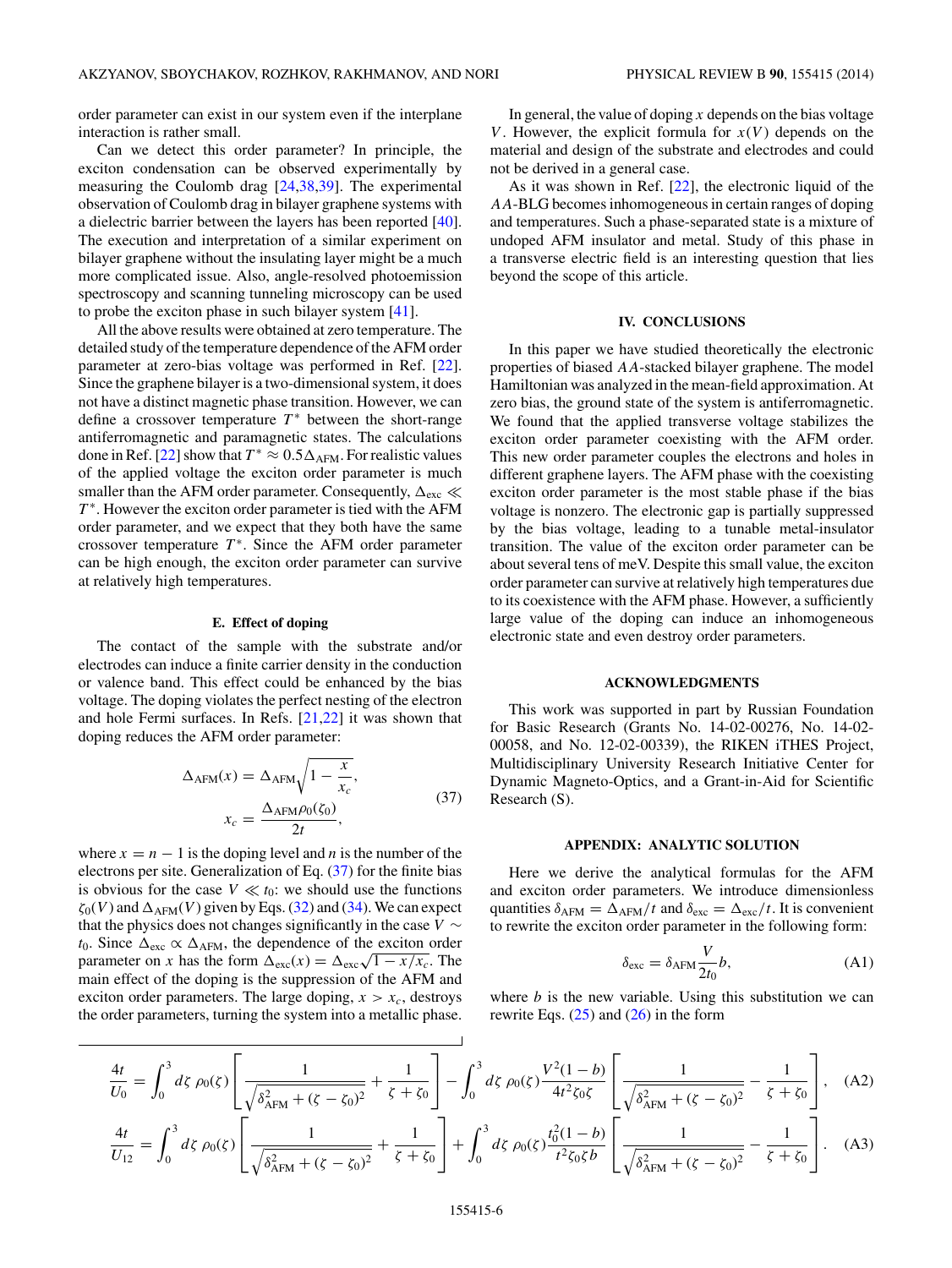<span id="page-6-0"></span>Taking the integration in Eq. [\(A2\)](#page-5-0) we obtain in the limit  $\delta_{\text{AFM}} \ll 1$ 

$$
\frac{4t}{U_0} = \rho_0(\zeta_0) \left( 1 - \frac{V^2 (1 - b)}{4t^2 \zeta_0^2} \right) \ln \left( \frac{4\zeta_0 (3 - \zeta_0)}{\delta_{\text{AFM}}^2} \right) + \eta_1(\zeta_0) + \frac{V^2 (1 - b)}{4t^2 \zeta_0} \eta_2(\zeta_0) + O\left(\delta_{\text{AFM}}^2\right),\tag{A4}
$$

where

$$
\eta_1(\zeta_0) = \int_0^3 d\zeta \left[ \frac{\rho_0(\zeta)}{\zeta + \zeta_0} + \frac{\rho_0(\zeta) - \rho_0(\zeta_0)}{|\zeta - \zeta_0|} \right],
$$
  
\n
$$
\eta_2(\zeta_0) = \int_0^3 \frac{d\zeta}{\zeta} \left[ \frac{\rho_0(\zeta)}{\zeta + \zeta_0} - \frac{\rho_0(\zeta)\zeta_0 - \rho_0(\zeta_0)\zeta}{\zeta_0 |\zeta - \zeta_0|} \right].
$$
 (A5)

Performing a similar integration in Eq. [\(A3\)](#page-5-0) and expressing the logarithmic term using Eq.  $(A4)$  we obtain in the limit of small  $b \ll 1$  the following equation for *b*:

$$
b = \frac{\frac{4t}{U_0} - \eta_1(\zeta_0) - \eta_2(\zeta_0)\zeta_0}{\frac{4t}{U_{12}} - \frac{4t}{U_0}\frac{t^2\zeta_0^2}{t_0^2} + \frac{V^2(\eta_1(\zeta_0) + \eta_2(\zeta_0)\zeta_0)}{4t_0^2}}.
$$
 (A6)

- [1] A. H. Castro Neto, F. Guinea, N. M. R. Peres, K. S. Novoselov, and A. K. Geim, [Rev. Mod. Phys.](http://dx.doi.org/10.1103/RevModPhys.81.109) **[81](http://dx.doi.org/10.1103/RevModPhys.81.109)**, [109](http://dx.doi.org/10.1103/RevModPhys.81.109) [\(2009\)](http://dx.doi.org/10.1103/RevModPhys.81.109).
- [2] D. S. L. Abergel, V. Apalkov, J. Berashevich, K. Ziegler, and T. Chakraborty, [Adv. Phys.](http://dx.doi.org/10.1080/00018732.2010.487978) **[59](http://dx.doi.org/10.1080/00018732.2010.487978)**, [261](http://dx.doi.org/10.1080/00018732.2010.487978) [\(2010\)](http://dx.doi.org/10.1080/00018732.2010.487978).
- [3] A. V. Rozhkov, G. Giavaras, Y. P. Bliokh, V. Freilikher, and F. Nori, [Phys. Rep.](http://dx.doi.org/10.1016/j.physrep.2011.02.002) **[503](http://dx.doi.org/10.1016/j.physrep.2011.02.002)**, [77](http://dx.doi.org/10.1016/j.physrep.2011.02.002) [\(2011\)](http://dx.doi.org/10.1016/j.physrep.2011.02.002).
- [4] E. McCann and V. I. Fal'ko, [Phys. Rev. Lett.](http://dx.doi.org/10.1103/PhysRevLett.96.086805) **[96](http://dx.doi.org/10.1103/PhysRevLett.96.086805)**, [086805](http://dx.doi.org/10.1103/PhysRevLett.96.086805) [\(2006\)](http://dx.doi.org/10.1103/PhysRevLett.96.086805); E. V. Castro, N. M. R. Peres, T. Stauber, and N. A. P. Silva, *[ibid.](http://dx.doi.org/10.1103/PhysRevLett.100.186803)* **[100](http://dx.doi.org/10.1103/PhysRevLett.100.186803)**, [186803](http://dx.doi.org/10.1103/PhysRevLett.100.186803) [\(2008\)](http://dx.doi.org/10.1103/PhysRevLett.100.186803); R. Nandkishore and L. Levitov, *[ibid.](http://dx.doi.org/10.1103/PhysRevLett.104.156803)* [104](http://dx.doi.org/10.1103/PhysRevLett.104.156803), [156803](http://dx.doi.org/10.1103/PhysRevLett.104.156803) [\(2010\)](http://dx.doi.org/10.1103/PhysRevB.82.115124); Phys. Rev. B [82](http://dx.doi.org/10.1103/PhysRevB.82.115124), [115124](http://dx.doi.org/10.1103/PhysRevB.82.115124) (2010); F. Zhang, H. Min, M. Polini, and A. H. MacDonald, *[ibid.](http://dx.doi.org/10.1103/PhysRevB.81.041402)* **[81](http://dx.doi.org/10.1103/PhysRevB.81.041402)**, [041402\(R\)](http://dx.doi.org/10.1103/PhysRevB.81.041402) [\(2010\)](http://dx.doi.org/10.1103/PhysRevB.81.041402).
- [5] [Y. Lemonik, I. L. Aleiner, C. Toke, and V. I. Fal'ko,](http://dx.doi.org/10.1103/PhysRevB.82.201408) Phys. Rev. B **[82](http://dx.doi.org/10.1103/PhysRevB.82.201408)**, [201408\(R\)](http://dx.doi.org/10.1103/PhysRevB.82.201408) [\(2010\)](http://dx.doi.org/10.1103/PhysRevB.82.201408); O. Vafek and K. Yang, *[ibid.](http://dx.doi.org/10.1103/PhysRevB.81.041401)* **[81](http://dx.doi.org/10.1103/PhysRevB.81.041401)**, [041401\(R\)](http://dx.doi.org/10.1103/PhysRevB.81.041401) [\(2010\)](http://dx.doi.org/10.1103/PhysRevB.81.041401); J. Nilsson, A. H. Castro Neto, N. M. R. Peres, and F. Guinea, *[ibid.](http://dx.doi.org/10.1103/PhysRevB.73.214418)* **[73](http://dx.doi.org/10.1103/PhysRevB.73.214418)**, [214418](http://dx.doi.org/10.1103/PhysRevB.73.214418) [\(2006\)](http://dx.doi.org/10.1103/PhysRevB.73.214418).
- [6] S. Novoselov, E. McCann, S. V. Morozov, V. I. Fal'ko, M. I. Katsnelson, U. Zeitler, D. Jiang, F. Schedin, and A. K. Geim, [Nat. Phys.](http://dx.doi.org/10.1038/nphys245) **[2](http://dx.doi.org/10.1038/nphys245)**, [177](http://dx.doi.org/10.1038/nphys245) [\(2006\)](http://dx.doi.org/10.1038/nphys245); S. Latil and L. Henrard, Phys. Rev. Lett. **[97](http://dx.doi.org/10.1103/PhysRevLett.97.036803)**, [036803](http://dx.doi.org/10.1103/PhysRevLett.97.036803) [\(2006\); B. Partoens and F. M. Peeters,](http://dx.doi.org/10.1103/PhysRevLett.97.036803) Phys. Rev. B **[74](http://dx.doi.org/10.1103/PhysRevB.74.075404)**, [075404](http://dx.doi.org/10.1103/PhysRevB.74.075404) [\(2006\); H. Min, B. Sahu, S. K. Banerjee, and](http://dx.doi.org/10.1103/PhysRevB.74.075404) A. H. MacDonald, *[ibid.](http://dx.doi.org/10.1103/PhysRevB.75.155115)* **[75](http://dx.doi.org/10.1103/PhysRevB.75.155115)**, [155115](http://dx.doi.org/10.1103/PhysRevB.75.155115) [\(2007\)](http://dx.doi.org/10.1103/PhysRevB.75.155115).
- [7] B. E. Feldman, J. Martin, and A. Yacoby, [Nat. Phys.](http://dx.doi.org/10.1038/nphys1406) **[5](http://dx.doi.org/10.1038/nphys1406)**, [889](http://dx.doi.org/10.1038/nphys1406) [\(2009\)](http://dx.doi.org/10.1038/nphys1406).
- [8] A. S. Mayorov, D. C. Elias, M. Mucha-Kruczynski, R. V. Gorbachev, T. Tudorovskiy, A. Zhukov, S. V. Morozov, M. I. Katsnelson, V. I. Fal'ko, A. K. Geim, and K. S. Novoselov, [Science](http://dx.doi.org/10.1126/science.1208683) **[333](http://dx.doi.org/10.1126/science.1208683)**, [860](http://dx.doi.org/10.1126/science.1208683) [\(2011\)](http://dx.doi.org/10.1126/science.1208683).
- [9] E. V. Castro, K. S. Novoselov, S. V. Morozov, N. M. R. Peres, J. M. B. Lopes dos Santos, J. Nilsson, F. Guinea, A. K. Geim, and A. H. Castro Neto, [Phys. Rev. Lett.](http://dx.doi.org/10.1103/PhysRevLett.99.216802) **[99](http://dx.doi.org/10.1103/PhysRevLett.99.216802)**, [216802](http://dx.doi.org/10.1103/PhysRevLett.99.216802) [\(2007\)](http://dx.doi.org/10.1103/PhysRevLett.99.216802).
- [10] Y. Zhang, T.-T. Tang, C. Girit, Z. Hao, M. C. Martin, A. Zettl, M. F. Crommie, Y. R. Shen, and F. Wang, [Nature \(London\)](http://dx.doi.org/10.1038/nature08105) **[459](http://dx.doi.org/10.1038/nature08105)**, [820](http://dx.doi.org/10.1038/nature08105) [\(2009\)](http://dx.doi.org/10.1038/nature08105).

For the range of parameters  $U_0$  and  $U_{12}$  under study, we have  $b < 0.05$ , so the assumption  $b \ll 1$  is well satisfied. The expression for  $\Delta_{\text{exc}}$  is written as follows:

$$
\Delta_{\rm exc} = \Delta_{\rm AFM} \frac{V}{2t_0} \frac{\frac{4t}{U_0} - \eta_1(\zeta_0) - \eta_2(\zeta_0)\zeta_0}{\frac{4t}{U_{12}} - \frac{4t}{U_0} \frac{t^2 \zeta_0^2}{t_0^2} + \frac{V^2(\eta_1(\zeta_0) + \eta_2(\zeta_0)\zeta_0)}{4t_0^2}}.
$$
 (A7)

The antiferromagnetic gap is found from Eq. (A4), where we can neglect *b* in the first and third terms. As a result, we obtain

$$
\Delta_{\text{AFM}} = 2t\sqrt{\zeta_0(3-\zeta_0)} \exp\left(\frac{\eta_1(\zeta_0) + \frac{\eta_2(\zeta_0)V^2}{4t^2\zeta_0^2} - \frac{4t}{U_0}}{2\rho_0(\zeta_0)\frac{t_0^2}{t^2\zeta_0^2}}\right).
$$
\n(A8)

- [11] H. Fukidome, M. Kotsugi, K. Nagashio, R. Sato, T. Ohkochi, T. Itoh, A. Toriumi, M. Suemitsu, and T. Kinoshita, [Sci. Rep.](http://dx.doi.org/10.1038/srep03713) **[4](http://dx.doi.org/10.1038/srep03713)**, [3713](http://dx.doi.org/10.1038/srep03713) [\(2014\)](http://dx.doi.org/10.1038/srep03713).
- [12] C.-H. Park and S. G. Louie, [Nano Lett.](http://dx.doi.org/10.1021/nl902932k) **[10](http://dx.doi.org/10.1021/nl902932k)**, [426](http://dx.doi.org/10.1021/nl902932k) [\(2010\)](http://dx.doi.org/10.1021/nl902932k).
- [13] P. L. de Andres, R. Ramírez, and J. A. Vergés, *[Phys. Rev. B](http://dx.doi.org/10.1103/PhysRevB.77.045403) [77](http://dx.doi.org/10.1103/PhysRevB.77.045403)*, [045403](http://dx.doi.org/10.1103/PhysRevB.77.045403) [\(2008\)](http://dx.doi.org/10.1103/PhysRevB.77.045403).
- [14] [E. Prada, P. San-Jose, L. Brey, and H. Fertig,](http://dx.doi.org/10.1016/j.ssc.2011.05.016) Solid State Commun. **[151](http://dx.doi.org/10.1016/j.ssc.2011.05.016)**, [1075](http://dx.doi.org/10.1016/j.ssc.2011.05.016) [\(2011\)](http://dx.doi.org/10.1016/j.ssc.2011.05.016).
- [15] C. W. Chiu, S. H. Lee, S. C. Chen, F. L. Shyu, and M. F. Lin, [New J. Phys.](http://dx.doi.org/10.1088/1367-2630/12/8/083060) **[12](http://dx.doi.org/10.1088/1367-2630/12/8/083060)**, [083060](http://dx.doi.org/10.1088/1367-2630/12/8/083060) [\(2010\)](http://dx.doi.org/10.1088/1367-2630/12/8/083060).
- [16] Y.-H. Ho, J.-Y. Wu, R.-B. Chen, Y.-H. Chiu, and M.-F. Lin, [Appl. Phys. Lett.](http://dx.doi.org/10.1063/1.3488806) **[97](http://dx.doi.org/10.1063/1.3488806)**, [101905](http://dx.doi.org/10.1063/1.3488806) [\(2010\)](http://dx.doi.org/10.1063/1.3488806).
- [17] Z. Liu, K. Suenaga, P. J. F. Harris, and S. Iijima, *[Phys. Rev. Lett.](http://dx.doi.org/10.1103/PhysRevLett.102.015501)* **[102](http://dx.doi.org/10.1103/PhysRevLett.102.015501)**, [015501](http://dx.doi.org/10.1103/PhysRevLett.102.015501) [\(2009\)](http://dx.doi.org/10.1103/PhysRevLett.102.015501).
- [18] J. Borysiuk, J. Soltys, and J. Piechota,[J. Appl. Phys.](http://dx.doi.org/10.1063/1.3585829) **[109](http://dx.doi.org/10.1063/1.3585829)**, [093523](http://dx.doi.org/10.1063/1.3585829) [\(2011\)](http://dx.doi.org/10.1063/1.3585829).
- [19] J.-K. Lee, S.-Ch. Lee, J.-P. Ahn, S.-Ch. Kim, J. I. B. Wilson, and P. John, [J. Chem. Phys.](http://dx.doi.org/10.1063/1.2975333) **[129](http://dx.doi.org/10.1063/1.2975333)**, [234709](http://dx.doi.org/10.1063/1.2975333) [\(2008\)](http://dx.doi.org/10.1063/1.2975333).
- [20] A. L. Rakhmanov, A. V. Rozhkov, A. O. Sboychakov, and F. Nori, [Phys. Rev. Lett.](http://dx.doi.org/10.1103/PhysRevLett.109.206801) **[109](http://dx.doi.org/10.1103/PhysRevLett.109.206801)**, [206801](http://dx.doi.org/10.1103/PhysRevLett.109.206801) [\(2012\)](http://dx.doi.org/10.1103/PhysRevLett.109.206801).
- [21] A. O. Sboychakov, A. L. Rakhmanov, A. V. Rozhkov, and F. Nori, [Phys. Rev. B](http://dx.doi.org/10.1103/PhysRevB.87.121401) **[87](http://dx.doi.org/10.1103/PhysRevB.87.121401)**, [121401\(R\)](http://dx.doi.org/10.1103/PhysRevB.87.121401) [\(2013\)](http://dx.doi.org/10.1103/PhysRevB.87.121401).
- [22] A. O. Sboychakov, A. V. Rozhkov, A. L. Rakhmanov, and F. Nori, [Phys. Rev. B](http://dx.doi.org/10.1103/PhysRevB.88.045409) **[88](http://dx.doi.org/10.1103/PhysRevB.88.045409)**, [045409](http://dx.doi.org/10.1103/PhysRevB.88.045409) [\(2013\)](http://dx.doi.org/10.1103/PhysRevB.88.045409).
- [23] J. P. Eisenstein and A. H. MacDonald, [Nature \(London\)](http://dx.doi.org/10.1038/nature03081) **[432](http://dx.doi.org/10.1038/nature03081)**, [691](http://dx.doi.org/10.1038/nature03081) [\(2004\)](http://dx.doi.org/10.1038/nature03081).
- [24] D. Nandi, A. D. K. Finck, J. P. Eisenstein, L. N. Pfeiffer, and K. W. West, [Nature \(London\)](http://dx.doi.org/10.1038/nature11302) **[488](http://dx.doi.org/10.1038/nature11302)**, [481](http://dx.doi.org/10.1038/nature11302) [\(2012\)](http://dx.doi.org/10.1038/nature11302).
- [25] C.-H. Zhang and Y. N. Joglekar, [Phys. Rev. B](http://dx.doi.org/10.1103/PhysRevB.77.233405) **[77](http://dx.doi.org/10.1103/PhysRevB.77.233405)**, [233405](http://dx.doi.org/10.1103/PhysRevB.77.233405) [\(2008\)](http://dx.doi.org/10.1103/PhysRevB.77.233405).
- [26] [H. Min, R. Bistritzer, J.-J. Su, and A. H. MacDonald,](http://dx.doi.org/10.1103/PhysRevB.78.121401) *Phys. Rev.* B **[78](http://dx.doi.org/10.1103/PhysRevB.78.121401)**, [121401](http://dx.doi.org/10.1103/PhysRevB.78.121401) [\(2008\)](http://dx.doi.org/10.1103/PhysRevB.78.121401).
- [27] A. Perali, D. Neilson, and A. R. Hamilton, [Phys. Rev. Lett.](http://dx.doi.org/10.1103/PhysRevLett.110.146803) **[110](http://dx.doi.org/10.1103/PhysRevLett.110.146803)**, [146803](http://dx.doi.org/10.1103/PhysRevLett.110.146803) [\(2013\)](http://dx.doi.org/10.1103/PhysRevLett.110.146803).